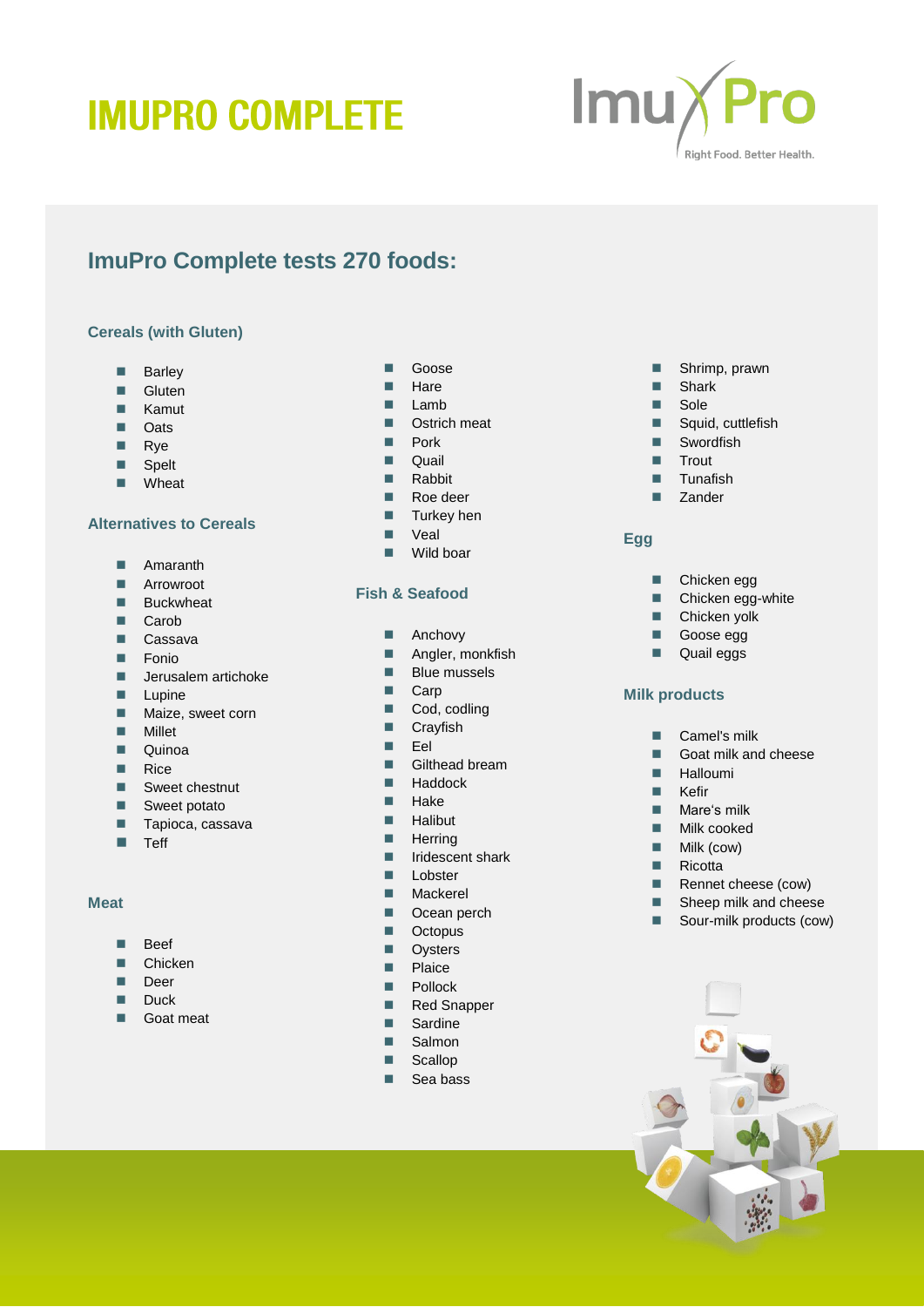# **IMUPRO COMPLETE**



# **ImuPro Complete tests 270 foods:**

## **Vegetables**

- **Artichoke**
- **Asparagus**
- **Aubergine**
- Bamboo shoots
- **Beetroot**
- **Broccoli**
- **Brussels sprouts**
- **Carrots**
- **E** Cauliflower
- Celeriac, knob celery
- Chard, beet greens
- Chili Cayenne
- **Chili Habanero**
- **Chili Jalapeno**
- Chinese cabbage
- **Courgette**
- **Cucumber**
- **Fennel**
- $\blacksquare$  Kale, curled kale
- Kohlrabi (turnip cabbage)
- $Lee$ k
- Moluchia
- Okra, lady's finger
- **Dual** Olive
- **Dec** Onion
- **Parsnip**
- **Potato**
- **Pumpkin**
- Radish red and white
- Red cabbage
- Rutabaga
- Savoy cabbage
- Spinach
- Stalk celery
- Sweet pepper
- **T**omato
- White cabbage

# **Salads**

- **Butterhead lettuce**
- **Chicory**
- Dandelion
- **Endive**
- $\blacksquare$  Iceberg lettuce
- **Lamb's lettuce**
- Lollo rosso
- Radicchio
- Rocket
- Romaine / cos lettuce

## **Legumes**

- Broad bean
- Chickpeas
- Green bean
- Green pea
- **Lentil**
- **Mung bean, green gram**
- Soyabean

# **Mushrooms**

- $\blacksquare$  Bay boletus
- Cep (boletus)
- **Chanterelle**
- 
- **Meadow mushrooms D** Oyster mushrooms
- Shiitake
- 

# **Fruits**

- **Apple**
- **Apricot**
- **Avocado**
- **Banana**
- **Blackberry**
- **Blueberry**

## **Cherry**

- **Cranberry**
- **Currant**
- Date
- $F$ iq
- Gooseberry
- Grape
- Grapefruit
- Guava
- $H$  Honeydew melon
- **Kiwi**
- $L$ emon
- $\blacksquare$  Lime
- **Lingonberry**
- **Lychee**
- **Mandarin**
- **Mango**
- **Nectarine**
- **Drange**
- **Papaya**
- $\blacksquare$  Peach
- **Pear**
- **Plum**

**Quince Raspberry** Rhubarb ■ Sea buckthorn ■ Strawberry **T** Yellow plum **Watermelon** 

- **Pineapple**
- **Pomegranate Prickly pear**